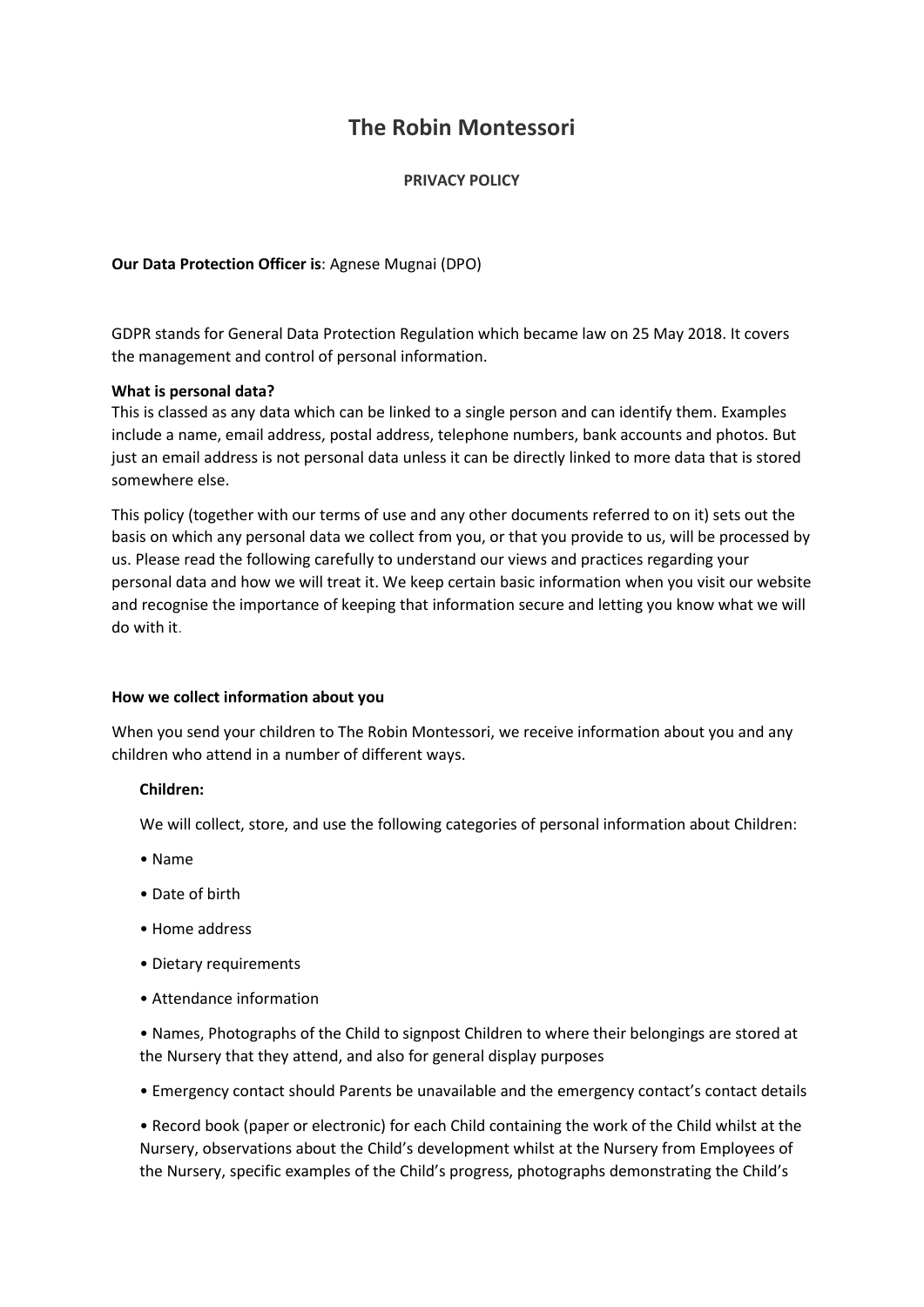development whilst at the Nursery, and personal details of the Child (e.g. their date of birth ("Progress Report")

- Records relating to individual Children e.g. care plans, common assessment frameworks, speech and language referral forms
- Accidents and pre-existing injuries forms
- Records of any reportable death, injury, disease or dangerous occurrence
- Observation, planning and assessment records of Children

We may also collect, store and use the following "special categories" of more sensitive personal information:

- Information about a Child's race or ethnicity, spoken language and nationality.
- Information about a Child's health, including any medical condition, health and sickness records.
- Information about a Child's accident or incident reports including reports of pre-existing injuries.
- Information about a Child's incident forms / child protection referral forms / child protection case

details / reports.

## **Parents:**

We will collect, store, and use the following categories of personal information about Parents:

- Name
- Home address
- Telephone numbers, and personal email addresses
- National Insurance number
- Bank account details

We may also collect, store and use the following "special categories" of more sensitive personal information:

• Information about a Parent's race or ethnicity, spoken language and nationality.

• Conversations with Parents where Employees of the Nursery deem it relevant to the prevention of radicalisation or other aspects of the governments Prevent strategy.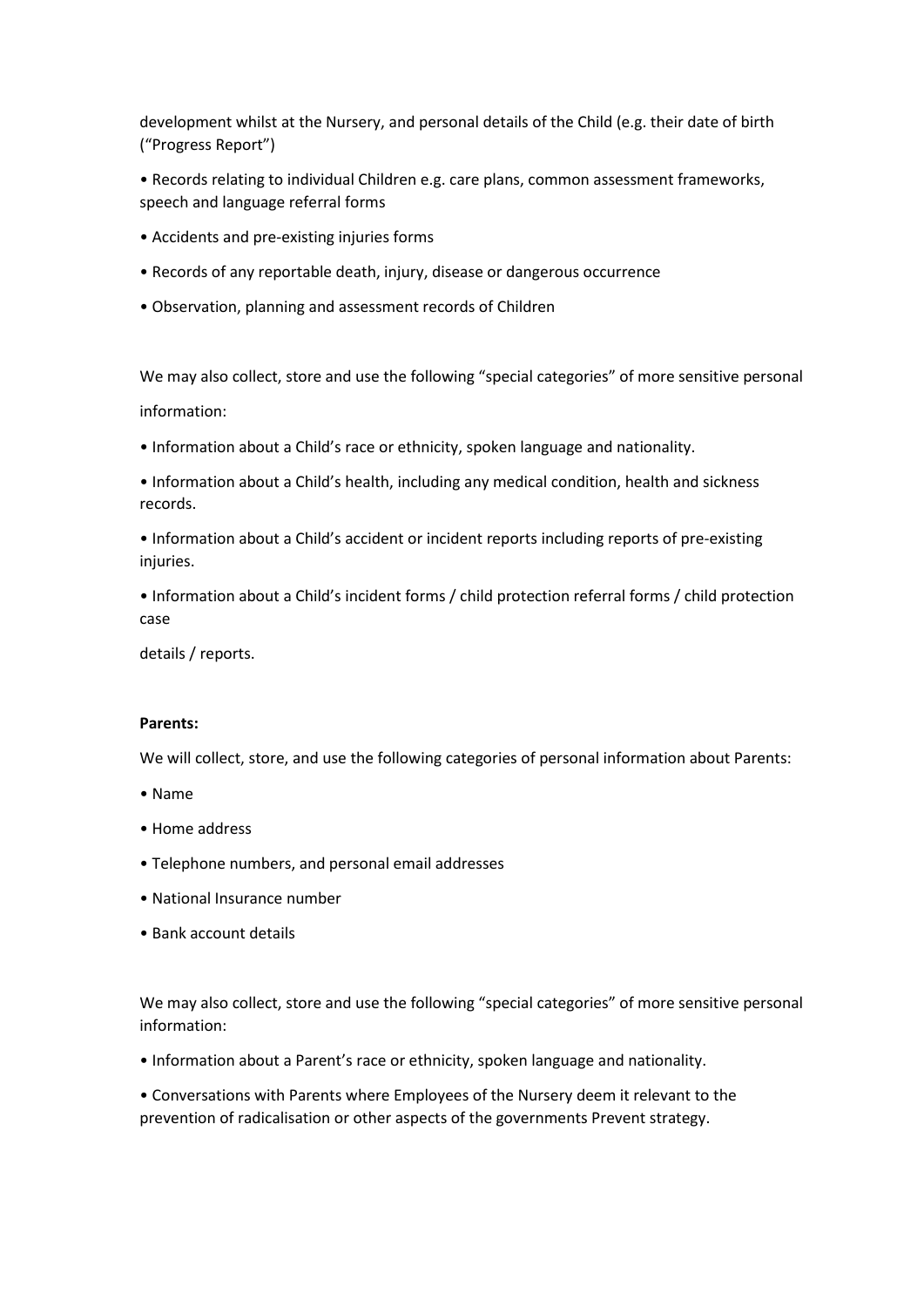## **How we use this information**

We use information that we have about you and your children for business purposes. These purposes generally fall into the following areas.

- **1. Administration –**
	- This applies to past, current and potential future children and their parents / guardians. We use this information for the provision of child care. The types of personal information we collect and use include:
		- o The personal details of your child
		- o The payment of fees due
		- o Details of the child's Family (so we can contact you in case of an emergency medical information so we can cater for any special needs
		- o Ethnic background

# **2. Provision of Education –**

- This applies to past, current and potential future children and their parents / guardians. We use this information to ensure that your child's development needs are catered for. The types of information we collect and use include:
	- o Education and Training Details so we can ensure your child's development needs are catered for.

# **3. Keeping you informed –**

- This applies to current, past and potential future children and their parents / guardians. We use this information to keep you updated about events at The Robin Montessori e.g. to let you know about events and changes to schedules. The types of information we collect and use include:
	- o Email address. So, we can email you updates.

# **How long we keep personal information?**

We are required to keep certain personal information including registers, medication records and accident records pertaining to the children for at least 3 years after the child has left The Robin Montessori. Your child's learning and development records are maintained by us and handed to you when your child leaves.

In some instances (child protection, or other support service referrals) we are obliged to keep your data for longer if it is necessary to comply with legal requirements.

# **Automated decision-making**

We do not make any decisions about your child based on automated decision-making.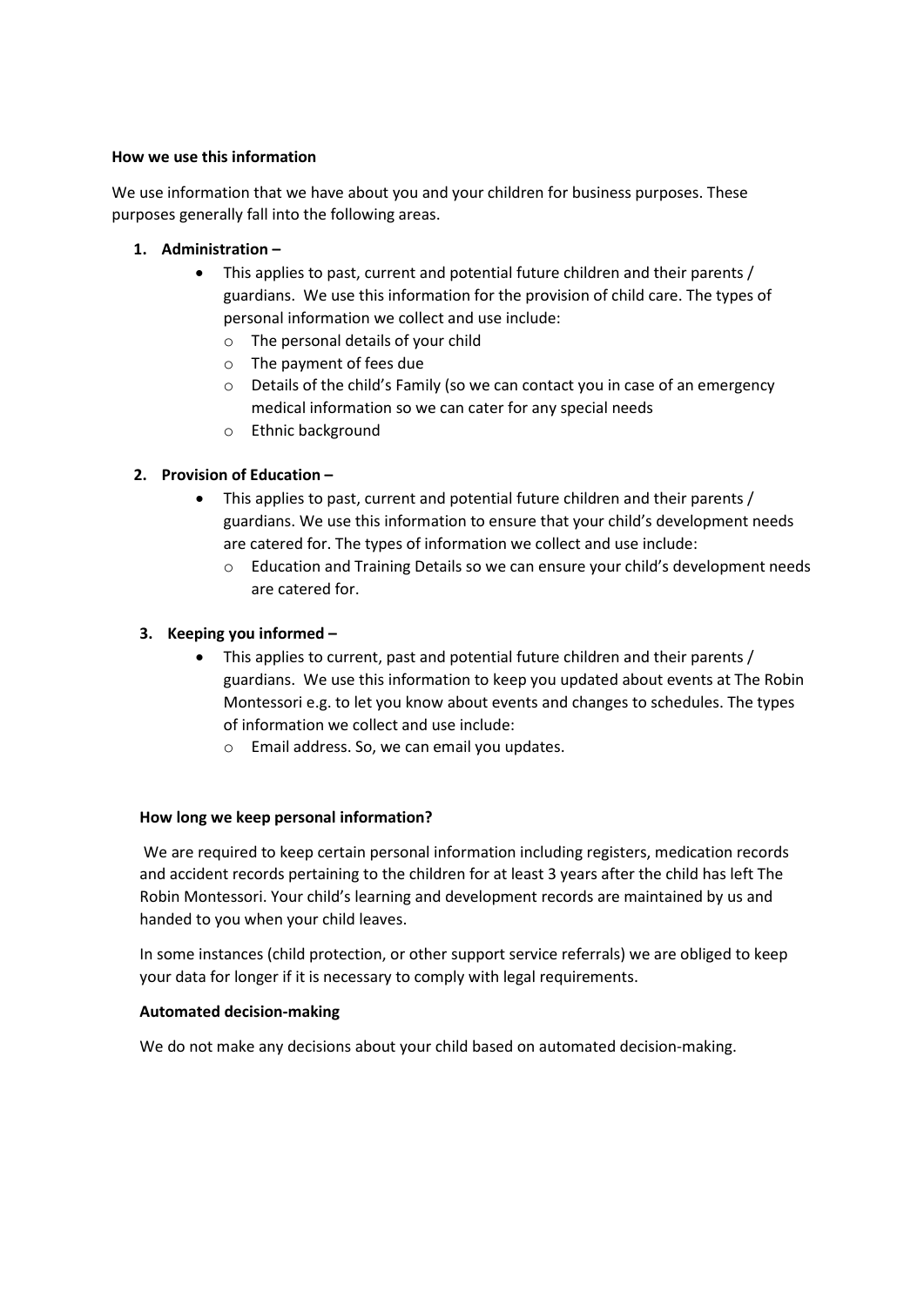#### **Your rights with respect to your data**

You have the right to:

- request access, amend or correct your/your child's personal data
- request that we delete or stop processing your/your child's personal data, for example where the data is no longer necessary for the purposes of processing
- request that we transfer your, and your child's personal data to another person

#### **Situations in which the Nursery will use personal information of Children**

• Upon consent from the Parents, Personal Data of Children will be shared with schools for

progression into the next stage of their education.

• Personal information of Children will be shared with local authorities without the consent of

Parents where there is a situation where child protection is necessary.

• The personal information of Children will be shared with local authorities without the consent of Parents for funding purposes.

- Ofsted will be allowed access to the Nursery's systems to review child protection records.
- To ensure we meet the needs of the Children
- To enable the appropriate funding to be received
- Report on a Child's progress whilst with the Nursery
- To check safeguarding records
- To check complaint records
- To check attendance patterns are recorded
- Our setting software management provider (if applicable)

• When a Child's Progress Report is given to its Parent in order for that Parent to pass the same Progress Report to a school for application or enrolment purposes

#### **Situations in which the Nursery will use personal information of Parents**

• The personal information of Parents will be shared with local authorities without the consent of Parents for funding purposes.

- To report on a Child's attendance
- To be able to contact a Parent or a Child's emergency contact about their Child
- To ensure nursery fees are paid